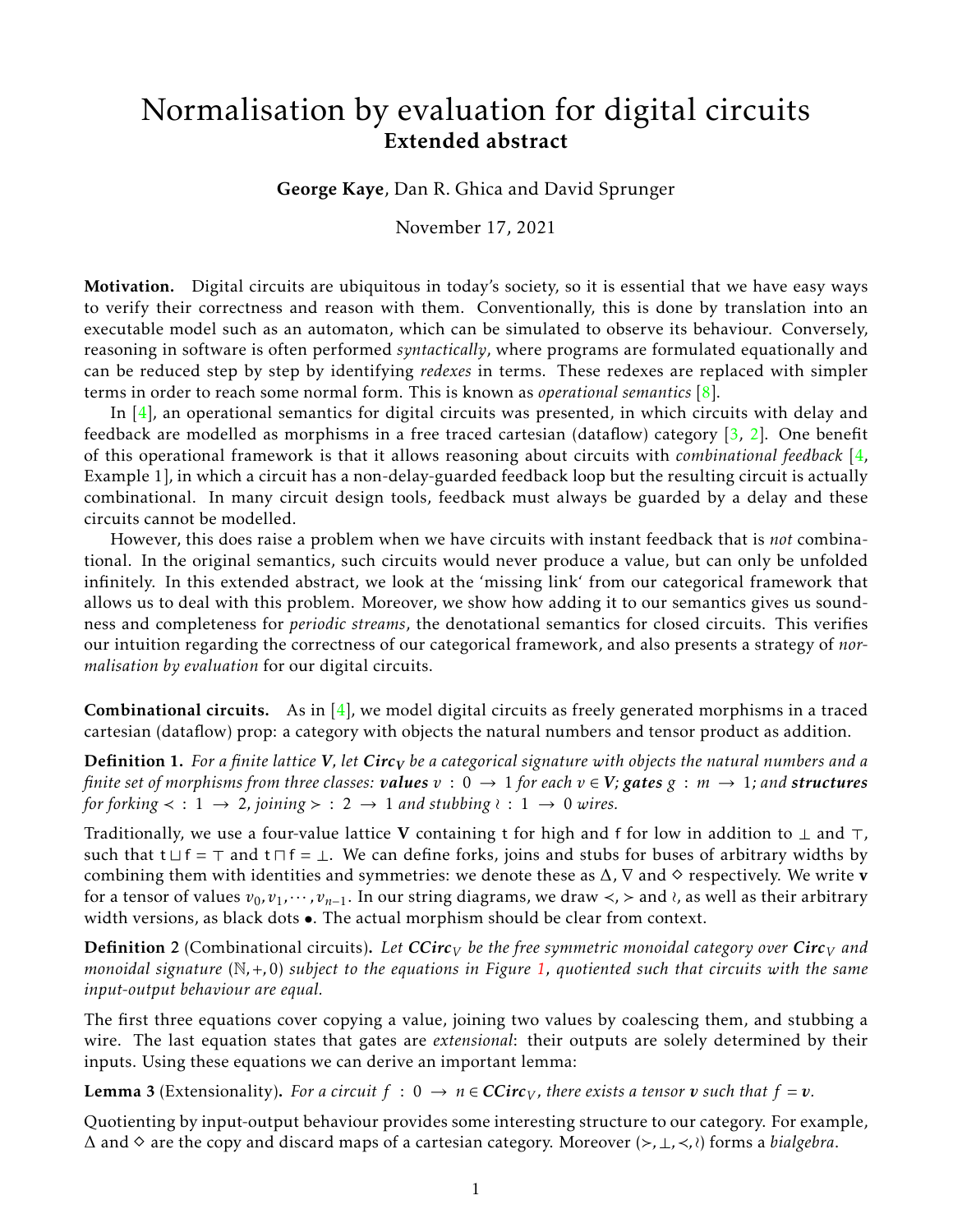

<span id="page-1-0"></span>Figure 1: The axioms of combinational circuits, where *v* and *w* are values.



<span id="page-1-1"></span>Figure 2: The axioms of sequential circuits, where *g* is a gate.

Sequential circuits. Combinational circuits are not very interesting. We now turn our attention to *sequential circuits* with delay and feedback. We model delay as a structural morphism  $\delta_n$  : 1  $\rightarrow$  1, parameterised by  $n \in \mathbb{N}$ : the duration of the delay. We draw it as a white circle in our string diagrams. Adding feedback is easy: we simply add a trace to the category.

**Definition 4** (Seqential circuits). Let  $SCirc<sub>V</sub>$  be the category obtained by freely extending  $CCirc<sub>V</sub>$  with a trace *operator and a new generator*  $\delta_n$  :  $1 \rightarrow 1$  *subject to the equations in Figure [2.](#page-1-1)* 

The first three delay axioms should be easy to interpret. The fourth (*Streaming*) is more subtle: it means that to process a *waveform* with an instantaneous value at its 'head' and some other delayed component, we copy the gate. One copy is for whatever is happening 'now', and the other is for what is happening 'later'. We can then join the outputs of the two copies.

SCirc*<sup>V</sup>* is obviously a traced monoidal category. However, we can go one better:

**Theorem 5** ([\[4\]](#page-4-1)). *SCirc*<sub>*V*</sub> *is a traced cartesian category with*  $\Delta$  *and*  $\diamond$  *as the diagonal and unit.* 

Traced cartesian categories (also known as *dataflow categories* [\[9,](#page-4-4) Section 6.4]) arise naturally in computer science through *fixpoints* [\[3,](#page-4-2) [2\]](#page-4-3). In fact, a category is only traced cartesian if it admits a *conway operator* [\[7\]](#page-4-5). This allows us to use the *unfolding* rule, which can be derived using the diagonal and the trace.



This powerful rule is a key part of the diagrammatic semantics for digital circuits detailed in  $[6]$ .

Instant feedback. As we have established in the motivation, using this categorical framework allows us to reason with circuits with *combinational feedback*, in which there *is* an instant feedback loop, but the circuit is actually combinational. However, problems can arise when considering circuits with instant feedback that is *not* combinational. This phenomenon is illustrated in the following example.

<span id="page-1-2"></span>**Example 6.** Consider the circuit  $t \frac{2}{3} Tr^1(\wedge \frac{2}{3} \prec)$ . By the axioms of circuits specified in [\[4\]](#page-4-1), the only thing we can do to this circuit is unfold it subjects and the section of circuits specified in [4], the on *do to this circuit is unfold it, which results in*



*We could keep unfolding but this would just result in the circuit getting larger. There is never any opportunity for other rewrites, so we are stuck.*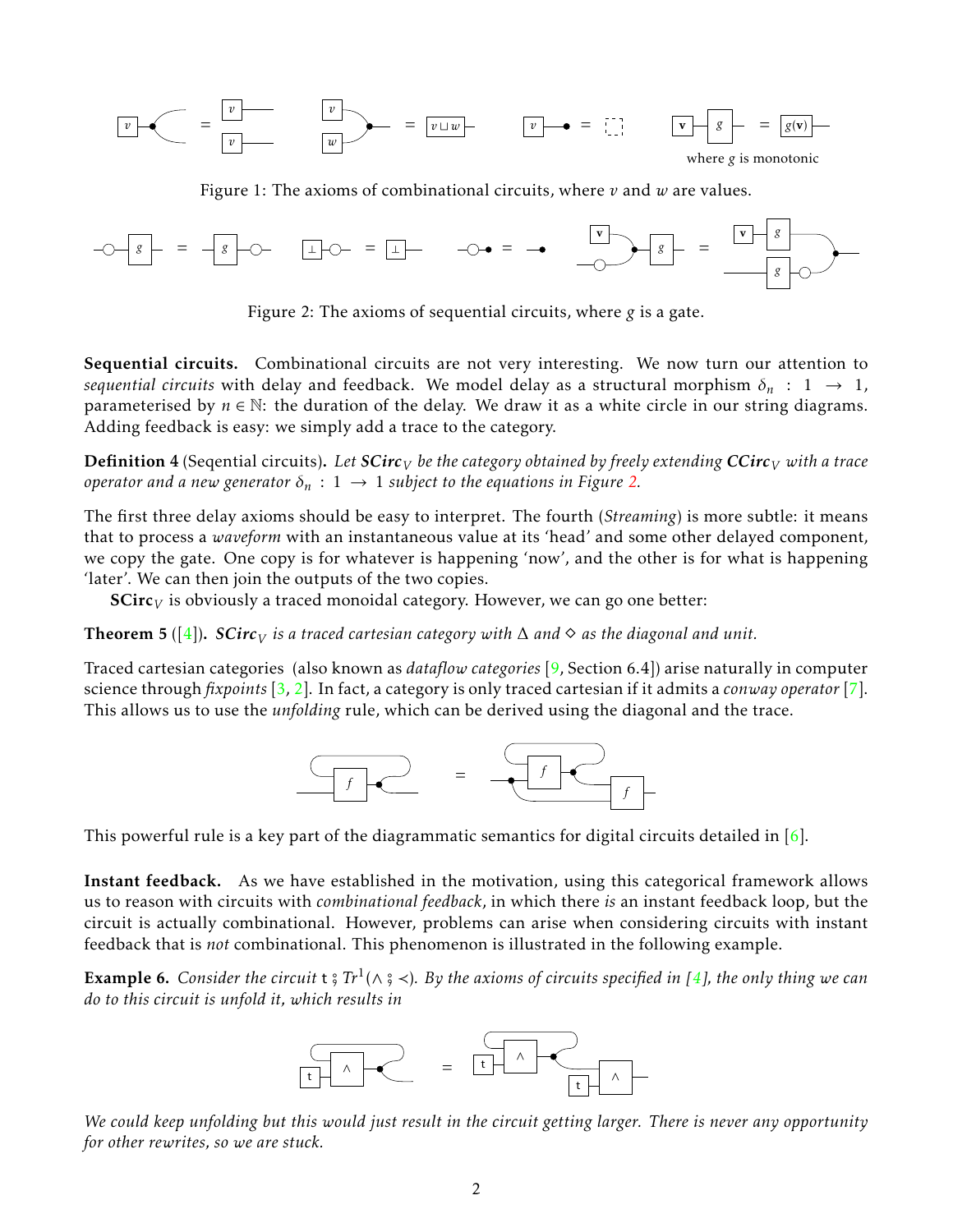

<span id="page-2-1"></span>Figure 3: Applying the instant feedback axiom.



<span id="page-2-2"></span>Figure 4: We can always produce an instantaneous value from a circuit thanks to Theorem [7.](#page-2-0)

How can we solve this problem? We cannot simply enforce that all feedback is delay-guarded, as this would mean we could not model the circuits with combinational feedback.

Fortunately, there is a solution. Due to the Kleene fixed-point theorem [\[10,](#page-4-7) p.24], the fact that our values form a finite lattice and that all the gates in our setting are monotone, the circuit will always stabilise under a finite number of iterations. This number is at most one more than the length of the longest chain of the lattice.

Therefore if we have some subcircuit *f* with an instant feedback loop, we can actually model this by iterating *f* a finite number of times, using ⊥ as the initial value of the feedback loop. Figure [3](#page-2-1) illustrates this in the case of Example [6](#page-1-2) for our usual lattice  $V$ , in which the length of the longest chain is 2.

Armed with this axiom, we can refine the original productivity result  $[5,$  Theorem 24]. Rather than restricting ourselves to delay-guarded circuits, we can use it for *any* closed circuit.

<span id="page-2-0"></span>**Theorem 7** (Productivity). For a closed circuit  $f : 0 \rightarrow n$ , there exists a tensor of values w and morphism  $g : 0 \rightarrow n$  *such that*  $f = w \otimes g \circ \nabla_n$ .

This is due to instant feedback, unfolding, and streaming, and is illustrated in Figure [4.](#page-2-2)

Streams. Using productivity, we are able to reduce a closed circuit to an instantaneous tensor of values and some delayed subcircuit. We call this a *waveform*, and write  $W(f)[i]$  for the tensor of values obtained by applying productivity *i* times. This gives us a *stream* of values  $W(f)[0], W(f)[1], W(f)[2], \cdots$ .

Streams were already examined as a concrete semantics for our category of digital circuits in [\[6,](#page-4-6) Section 2.4]. However, this was only used as a method to verify the intuition behind the axioms. We want to go one step further, and characterise an *isomorphism* between circuits and streams. For now, we concentrate on closed circuits and *periodic* streams.

Definition 8 (Periodic stream). *A periodic stream is a stream that has a finite prefix followed by an infinitely* repeating finite segment, i.e. a stream of the form  $(v_0, v_1, \dots, v_{n-1}, w_0, w_1, \dots, w_{r-1}, w_0, w_1, \dots, w_{r-1}, w_0, w_1, \dots$ 

This follows intuition: our circuits contain only a finite number of delay elements (registers) and the value lattice we operate in is also finite, so at some point the internal state must repeat. For a stream *σ*, we write *σ*[*i*] for the *i*th element, i.e. the head of the *i*th stream derivative.

To interpret circuits as streams, we must first examine a concrete implementation of our circuits as *Mealy machines*. We can then make the jump to streams, as we shall see later.

Definition 9 (Mealy machines [\[1\]](#page-4-9)). *For lattices M,R,N, a Mealy machine with interface* (*M,N*) *is a tuple*  $(X, \langle O, T \rangle)$  where  $O : R \to N^M$  and  $T : R \to R^M$  are Scott-continuous functions representing outputs and transitions *respectively. For a Mealy machine A, we can* initialise *it with a given start state*  $s_0 \in \mathbb{R}$ *. We call the tuple* (*A, s*0) *an* initialised Mealy machine*.*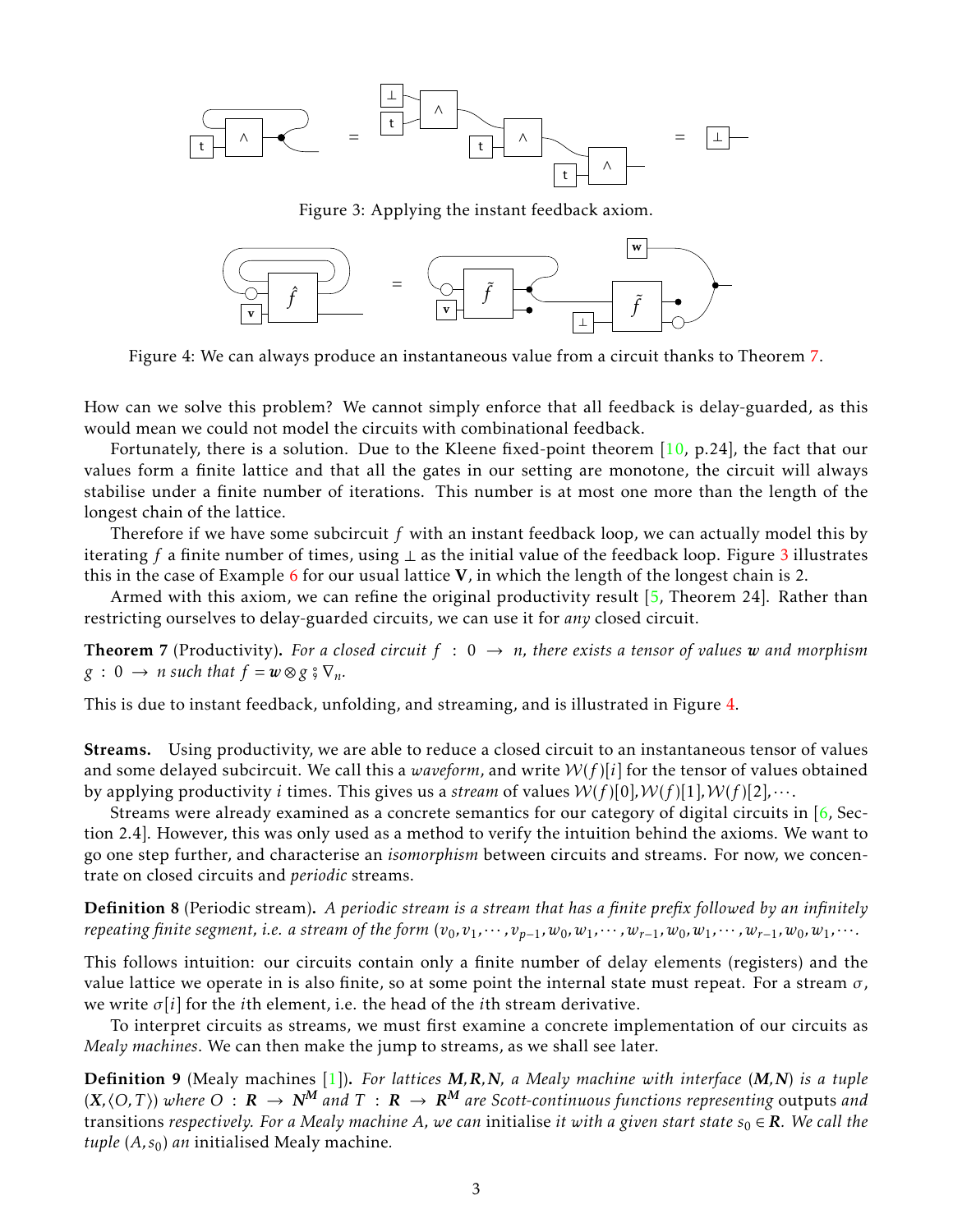Mealy machines can be interpreted as coalgebra of the functor  $F\,:\,\mathbf{R}\,\to\,(\mathbf{N}\!\times\!\mathbf{R})^\mathbf{M}$  in  $\mathbf{Lat}$ , the category of lattices. This means that there is a standard notion of homomorphism [\[1\]](#page-4-9) and, importantly, the notion of a *final Mealy machine*. The state space of this Mealy machine is the set of streams of N, and its output and transition functions are the initial value and stream derivative respectively.

This means that there is a unique function that transforms a Mealy machine into its corresponding stream. Moreover, any two Mealy machines with the same corresponding stream must therefore be *bisimilar*: observationally equivalent. Obtaining a stream in this way from a Mealy machine provides us with the following crucial result:

Proposition 10. *A closed Mealy machine generates a periodic stream if R is finite.*

Interpretation. In our context we are only concerned with Mealy machines where M, R and N are all sets of tuples over the same lattice V. We write a machine with inputs  $V^m$ , states  $V^r$  and outputs  $V^n$  as  $m \xrightarrow{r} n$ . Notably, as **V** is finite, so is **V**<sup>*r*</sup>.

To establish a link between our circuits and streams, we must interpret them as Mealy machines. Therefore we must define the operations of composition, tensor and trace. Composition and tensor are fairly obvious; for trace, we use a fixpoint operator to 'simulate' the circuit over a finite number of iterations, similarly to how we defined the instant feedback axiom.

 $\bf{Definition 11.}$  Let  $\bm{Mealy}_V$  be the prop with morphisms  $m \rightarrow n$  the initialised Mealy machines over  $V$ . Let  $S$ *tream* $_V$  be the prop with morphisms  $m \to n$  the streams of functions  $V^m \to V^n$  and let  $C$ Stream $_V$  be the  $s$ ubcategory containing only the morphisms  $0\to n$ , i.e. streams of  $\pmb{V}^n$ . Finally, let  $\pmb{PCS}$ tream $_{\pmb{V}}$  be the subcategory *of CStream<sup>V</sup> containing only the periodic streams.*

**Proposition 12. Meal** $y_V$  **is a traced cartesian category.** 

**Definition 13.** *Let*  $\llbracket - \rrbracket$  : *SCirc<sub>V</sub>* → *Mealy<sub>V</sub> be the identity-on-objects traced monoidal functor that translates*<br>circuits into the corresponding machine in Maghy Then let  $\nu(x)$ . Maghy sectragent he the  $c$ ircuits into the corresponding machine in  $\bm{Mealy}_V$ . Then let  $\nu(-)$  :  $\bm{Mealy}_V$   $\;\rightarrow$   $\bm{Stream}_V$  be the identity-on*objects traced monoidal functor that produces the unique stream corresponding to a Mealy machine.*

The transition is defined inductively over the structure of the term: while we omit the details, we will sketch it. The set of states are the possible contents of the value and delay generators. For example, any value generator will initially contain a value, but will permanently transition to  $\perp$  after 'releasing' it; conversely, any delay will initially contain ⊥, but may store a value in subsequent ticks. Gates and structural morphisms are stateless machines that simply output the function corresponding to its behaviour. Composition, tensor and trace use the operations from  $\mathrm{Mealy}_{V}.$  Since all the axioms of  $\mathbf{SCirc}_{V}$  hold in  $\mathbf{Mealy}_V$ , we can conclude the following:

**Theorem 14.** *For any*  $f, g \in \mathbf{SCirc}_V$ , *if*  $f = g$  *then*  $v(\llbracket f \rrbracket) = v(\llbracket g \rrbracket)$ *.* 

Isomorphism. We can translate from circuits to streams: can we go in the opposite direction? For the case of periodic streams of values, this is quite simple.

**Definition 15.** Let  $\langle - \rangle$  : **PCStream** $V$  → **SCirc** $V$  be an identity-on-objects traced monoidal functor, defined *for a periodic stream*  $(v_0, v_1, \dots, v_{p-1}, w_0, w_1, \dots, w_{r-1}, w_0, w_1, \dots$  *as illustrated in Figure [5.](#page-4-10)* 

This is a waveform! As we mentioned earlier, we can transform any circuit into a waveform, albeit with an arbitrary circuit *g* as its tail rather than the complete set of explicit values we computed in the stream. We simply need to assert that the values at each tick are the same.

**Proposition 16** (Stream-waveform correspondence). *For a circuit*  $f : 0 \rightarrow n$ ,  $W(f)[i] = \nu(\llbracket f \rrbracket)[i]$ .

With this key principle we can conclude our final result.